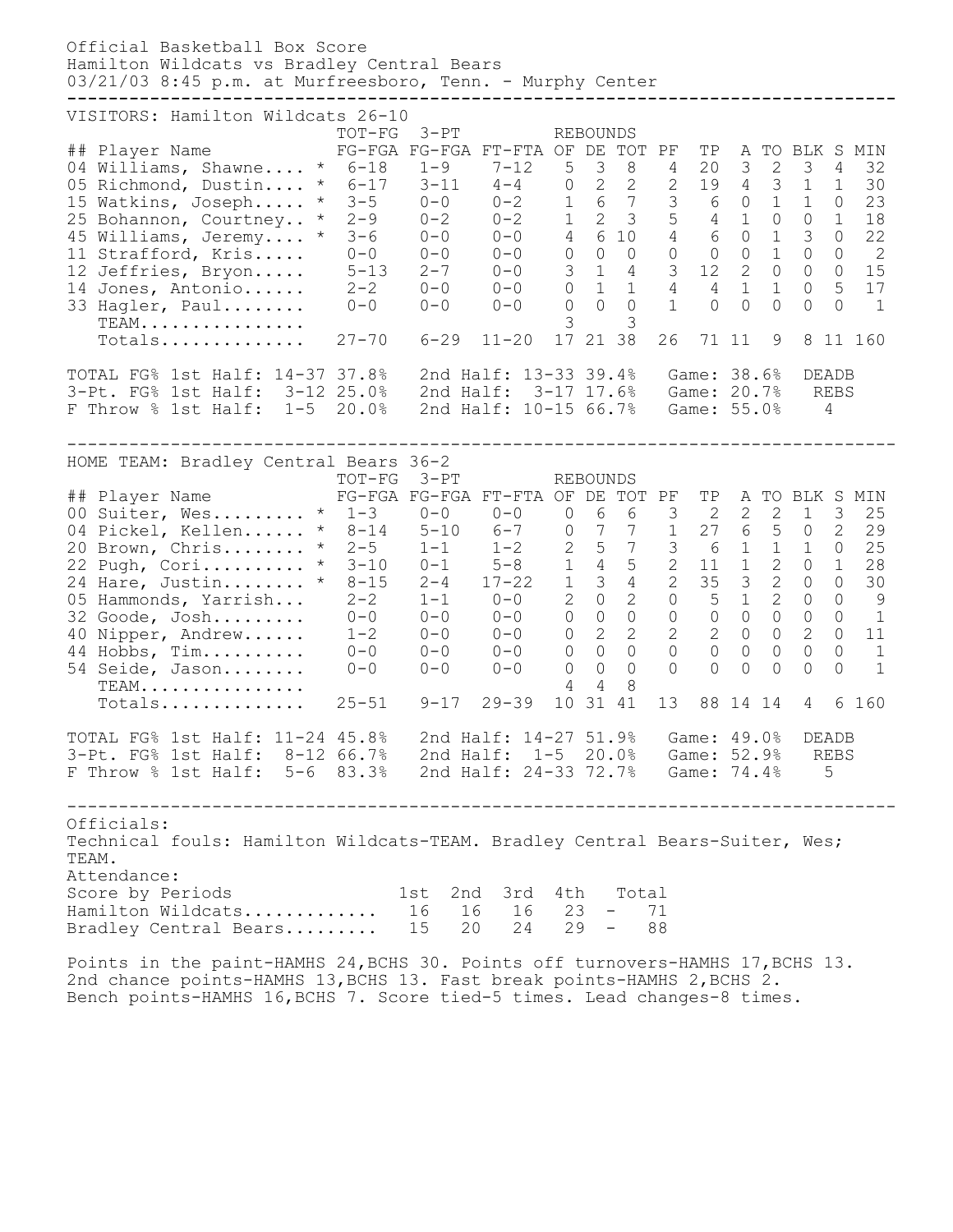Play-By-Play Hamilton Wildcats vs Bradley Central Bears 03/21/03 8:45 p.m. at Murfreesboro, Tenn. - Murphy Center

1st PERIOD Play-by-Play (Page 1)

| ISC FENIOD FIAY-DY-FIAY (FAYE I)<br>HOME TEAM: Bradley Central Bear | TIME           |             |     | SCORE MAR VISITORS: Hamilton Wildcats                               |
|---------------------------------------------------------------------|----------------|-------------|-----|---------------------------------------------------------------------|
|                                                                     | 07:56          |             |     | MISSED JUMPER by Bohannon, Courtney                                 |
| REBOUND (DEF) by Hare, Justin                                       | 07:56          |             |     |                                                                     |
| TURNOVR by Pugh, Cori                                               | 07:44          |             |     |                                                                     |
|                                                                     | 07:43          |             |     | STEAL by Williams, Shawne                                           |
|                                                                     | 07:36          |             |     | MISSED 3 PTR by Williams, Shawne                                    |
|                                                                     | 07:36          |             |     | REBOUND (OFF) by (TEAM)                                             |
|                                                                     | 07:30          |             |     | MISSED 3 PTR by Bohannon, Courtney                                  |
| REBOUND (DEF) by Suiter, Wes                                        | 07:30          |             |     |                                                                     |
| GOOD! LAYUP by Hare, Justin                                         | 07:22          | $2 - 0$ H 2 |     |                                                                     |
| ASSIST by Suiter, Wes                                               | 07:22          |             |     |                                                                     |
|                                                                     | 07:07          |             |     | MISSED JUMPER by Bohannon, Courtney                                 |
|                                                                     | 07:07          |             |     | REBOUND (OFF) by Watkins, Joseph                                    |
|                                                                     | 06:59          | $2 - 2$     |     | T 1 GOOD! JUMPER by Watkins, Joseph                                 |
| MISSED JUMPER by Suiter, Wes                                        | 06:51          |             |     |                                                                     |
|                                                                     | 06:51          |             |     | BLOCK by Williams, Jeremy                                           |
|                                                                     | 06:50          |             |     | REBOUND (DEF) by Williams, Jeremy                                   |
|                                                                     | 06:43<br>06:43 | $2 - 5$     |     | V 3 GOOD! 3 PTR by Williams, Shawne<br>ASSIST by Richmond, Dustin   |
| MISSED 3 PTR by Hare, Justin                                        | 06:21          |             |     |                                                                     |
|                                                                     | 06:21          |             |     | BLOCK by Williams, Shawne                                           |
|                                                                     | 06:19          |             |     | REBOUND (DEF) by Bohannon, Courtney                                 |
|                                                                     | 06:05          | $2 - 7$     |     | V 5 GOOD! JUMPER by Watkins, Joseph                                 |
| TIMEOUT 30sec                                                       | 06:05          |             |     |                                                                     |
| MISSED 3 PTR by Pickel, Kellen                                      | 05:51          |             |     |                                                                     |
|                                                                     | 05:51          |             |     | BLOCK by Williams, Shawne                                           |
|                                                                     | 05:50          |             |     | REBOUND (DEF) by Jones, Antonio                                     |
|                                                                     | 05:48          | $2 - 9$     |     | V 7 GOOD! DUNK by Williams, Shawne                                  |
|                                                                     | 05:48          |             |     | ASSIST by Jones, Antonio                                            |
| FOUL by Pickel, Kellen                                              | 05:48          |             |     |                                                                     |
|                                                                     | 05:48          |             |     | MISSED FT SHOT by Williams, Shawne                                  |
| REBOUND (DEF) by (TEAM)                                             | 05:48          |             |     |                                                                     |
| MISSED JUMPER by Suiter, Wes                                        | 05:37          |             |     |                                                                     |
|                                                                     | 05:37          |             |     | REBOUND (DEF) by Watkins, Joseph                                    |
|                                                                     | 05:21          |             |     | TURNOVR by Williams, Shawne                                         |
|                                                                     | 05:07          |             |     | FOUL by Watkins, Joseph                                             |
| GOOD! FT SHOT by Hare, Justin                                       | 05:07          | $3 - 9$     | V 6 |                                                                     |
| GOOD! FT SHOT by Hare, Justin                                       | 05:07          | $4 - 9$     | V 5 |                                                                     |
|                                                                     | 04:41          |             |     | MISSED 3 PTR by Richmond, Dustin                                    |
| REBOUND (DEF) by Pickel, Kellen                                     | 04:41          |             |     |                                                                     |
| TURNOVR by Pickel, Kellen                                           | 04:33          |             |     |                                                                     |
|                                                                     | 04:20          |             |     | MISSED JUMPER by Williams, Shawne                                   |
|                                                                     | 04:20          |             |     | REBOUND (OFF) by Bohannon, Courtney                                 |
| FOUL by Suiter, Wes                                                 | 04:16<br>04:16 |             |     |                                                                     |
|                                                                     | 04:16          |             |     | MISSED FT SHOT by Bohannon, Courtney                                |
|                                                                     | 04:16          |             |     | REBOUND (OFF) by (DEADBALL)<br>MISSED FT SHOT by Bohannon, Courtney |
|                                                                     | 04:16          |             |     | REBOUND (OFF) by Williams, Jeremy                                   |
|                                                                     | 04:09          |             |     | MISSED JUMPER by Williams, Jeremy                                   |
| BLOCK by Brown, Chris                                               | 04:09          |             |     |                                                                     |
| REBOUND (DEF) by Brown, Chris                                       | 04:09          |             |     |                                                                     |
| MISSED LAYUP by Pugh, Cori                                          | 04:03          |             |     |                                                                     |
|                                                                     | 04:03          |             |     | BLOCK by Williams, Jeremy                                           |
|                                                                     | 04:01          |             |     | REBOUND (DEF) by Watkins, Joseph                                    |
|                                                                     | 03:47          |             |     | MISSED JUMPER by Bohannon, Courtney                                 |
| REBOUND (DEF) by Pugh, Cori                                         | 03:47          |             |     |                                                                     |
| TIMEOUT 30sec                                                       | 03:44          |             |     |                                                                     |
|                                                                     | 03:40          |             |     | FOUL by Williams, Shawne                                            |
| MISSED JUMPER by Pugh, Cori                                         | 03:27          |             |     |                                                                     |
|                                                                     | 03:27          |             |     | BLOCK by Watkins, Joseph                                            |
|                                                                     | 03:26          |             |     | REBOUND (DEF) by Watkins, Joseph                                    |
|                                                                     | 03:24          |             |     | TURNOVR by Watkins, Joseph                                          |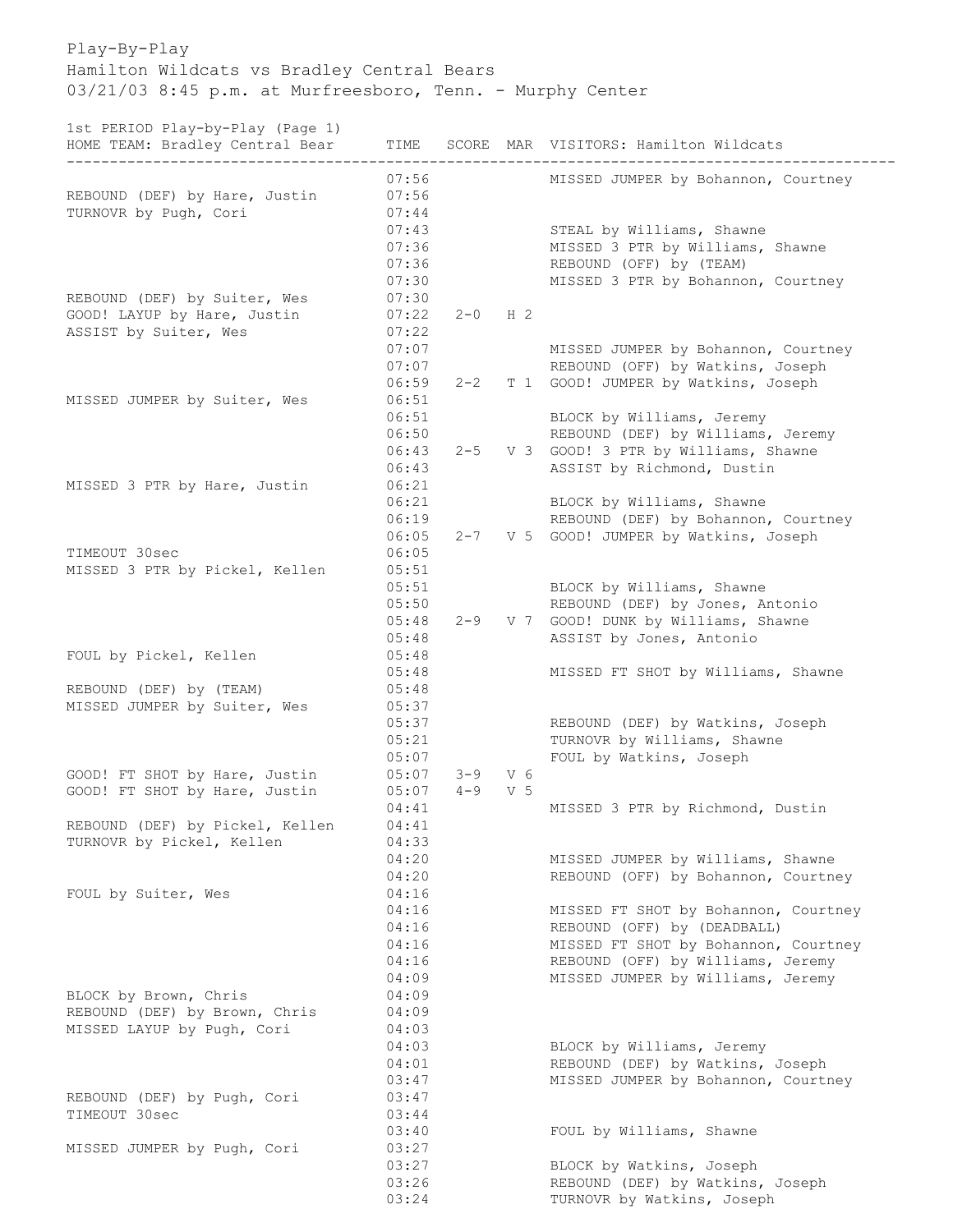| STEAL by Pickel, Kellen<br>MISSED JUMPER by Pugh, Cori | 03:23<br>03:17<br>03:17 |               | REBOUND (DEF) by Bohannon, Courtney                   |
|--------------------------------------------------------|-------------------------|---------------|-------------------------------------------------------|
|                                                        | 03:04                   |               | 4-12 V 8 GOOD! 3 PTR by Richmond, Dustin              |
|                                                        | 03:04                   |               | ASSIST by Williams, Shawne                            |
| GOOD! 3 PTR by Pickel, Kellen                          | 02:41                   | $7 - 12$ V 5  |                                                       |
| ASSIST by Hare, Justin                                 | 02:41                   |               |                                                       |
|                                                        | 02:30                   |               | 7-14 V 7 GOOD! JUMPER by Watkins, Joseph              |
|                                                        | 02:30                   |               | ASSIST by Bohannon, Courtney                          |
| GOOD! 3 PTR by Hare, Justin                            | 02:16                   | $10 - 14$ V 4 |                                                       |
| ASSIST by Pickel, Kellen                               | 02:16                   |               |                                                       |
|                                                        | 02:01                   |               | MISSED 3 PTR by Williams, Shawne                      |
| REBOUND (DEF) by Nipper, Andrew                        | 02:01                   |               |                                                       |
| GOOD! 3 PTR by Pickel, Kellen                          | 01:47                   | $13 - 14$ V 1 |                                                       |
|                                                        | 01:29                   |               | MISSED 3 PTR by Richmond, Dustin                      |
|                                                        | 01:29                   |               | REBOUND (OFF) by Williams, Shawne                     |
|                                                        | 01:25                   |               | MISSED 3 PTR by Williams, Shawne                      |
| REBOUND (DEF) by Pugh, Cori                            | 01:25                   |               |                                                       |
| MISSED 3 PTR by Pickel, Kellen                         | 01:18                   |               |                                                       |
| REBOUND (OFF) by (TEAM)                                | 01:18                   |               |                                                       |
|                                                        | 01:14                   |               | FOUL by Bohannon, Courtney                            |
|                                                        | 00:56                   |               | FOUL by Williams, Jeremy                              |
| GOOD! FT SHOT by Hare, Justin                          | 00:56                   | $14-14$ T 2   |                                                       |
| GOOD! FT SHOT by Hare, Justin                          | 00:56                   | $15 - 14$ H 1 |                                                       |
|                                                        | 00:45                   |               | MISSED JUMPER by Williams, Jeremy                     |
| BLOCK by Nipper, Andrew                                | 00:45                   |               |                                                       |
|                                                        | 00:43                   |               | REBOUND (OFF) by Williams, Jeremy                     |
|                                                        | 00:41                   |               | 15-16 V 1 GOOD! JUMPER by Williams, Jeremy            |
|                                                        | 00:23                   |               | FOUL by Hagler, Paul                                  |
| MISSED LAYUP by Hare, Justin                           | 00:20                   |               |                                                       |
|                                                        | 00:20                   |               | REBOUND (DEF) by Williams, Jeremy                     |
|                                                        | 00:00                   |               | MISSED JUMPER by Richmond, Dustin                     |
| BLOCK by Nipper, Andrew                                | 00:00                   |               |                                                       |
| REBOUND (DEF) by Pickel, Kellen                        | 00:00                   |               |                                                       |
|                                                        |                         |               |                                                       |
|                                                        |                         |               | Hamilton Wildcats 16, Bradley Central Bears 15        |
| 1st period-only                                        |                         |               | InPaint Pts-T/O 2nd-Chc FastBrk BnchPts Ties<br>Leads |

| TRE DETION_ONIA                    |  | THE LIFE RESTLING SHOTCHE FASIBLE BHOHELS THES THE AUST |  |  |
|------------------------------------|--|---------------------------------------------------------|--|--|
| Hamilton Wildcats 8 0 0 4 0 0 1 2  |  |                                                         |  |  |
| Bradley Central Bear 2 2 2 0 0 1 1 |  |                                                         |  |  |

| 2nd PERIOD Play-by-Play (Page 1)<br>HOME TEAM: Bradley Central Bear | TIME           |                   | SCORE MAR VISITORS: Hamilton Wildcats              |
|---------------------------------------------------------------------|----------------|-------------------|----------------------------------------------------|
| MISSED JUMPER by Hare, Justin                                       | 07:29          |                   |                                                    |
| REBOUND (OFF) by Hammonds, Yarrish                                  | 07:29          |                   |                                                    |
| TURNOVR by Hammonds, Yarrish                                        | 07:25          |                   |                                                    |
|                                                                     | 07:23          |                   | STEAL by Jones, Antonio                            |
|                                                                     | 06:56          |                   | MISSED JUMPER by Richmond, Dustin                  |
|                                                                     | 06:56          |                   | REBOUND (OFF) by Williams, Shawne                  |
|                                                                     | 06:53          |                   | MISSED JUMPER by Williams, Shawne                  |
| REBOUND (DEF) by Suiter, Wes                                        | 06:53          |                   |                                                    |
| GOOD! LAYUP by Nipper, Andrew                                       |                | 06:46 17-16 H 1   |                                                    |
| ASSIST by Hare, Justin                                              | 06:46          |                   |                                                    |
| REBOUND (DEF) by (TEAM)                                             | 06:37<br>06:37 |                   | MISSED DUNK by Bohannon, Courtney                  |
| TURNOVR by Suiter, Wes                                              | 06:15          |                   |                                                    |
|                                                                     | 06:14          |                   | STEAL by Williams, Shawne                          |
|                                                                     |                |                   | 06:10 17-18 V 1 GOOD! JUMPER by Bohannon, Courtney |
| MISSED 3 PTR by Hare, Justin                                        | 05:54          |                   |                                                    |
|                                                                     | 05:54          |                   | REBOUND (DEF) by Richmond, Dustin                  |
|                                                                     |                |                   | 05:48 17-20 V 3 GOOD! LAYUP by Jones, Antonio      |
|                                                                     | 05:48          |                   | ASSIST by Richmond, Dustin                         |
| GOOD! 3 PTR by Pickel, Kellen                                       |                | $05:33$ 20-20 T 3 |                                                    |
| ASSIST by Hammonds, Yarrish                                         | 05:33          |                   |                                                    |
|                                                                     |                |                   | 05:18 20-22 V 2 GOOD! JUMPER by Williams, Jeremy   |
|                                                                     | 05:17          |                   | FOUL by Bohannon, Courtney                         |
| GOOD! 3 PTR by Pickel, Kellen                                       |                | $05:06$ 23-22 H 1 |                                                    |
|                                                                     | 04:55          |                   | MISSED LAYUP by Jeffries, Bryon                    |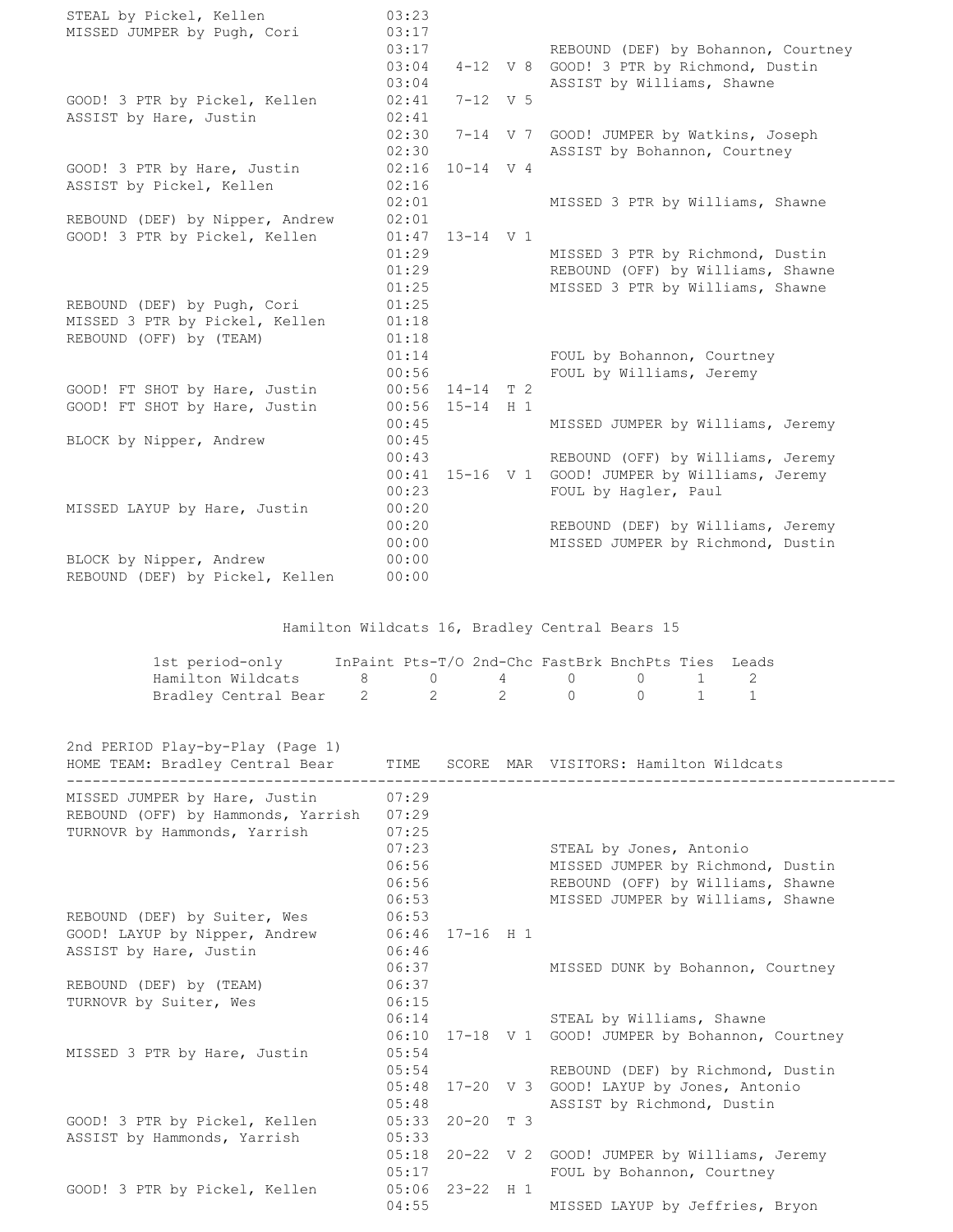| FOUL by Nipper, Andrew           | 04:55<br>04:53 |                     | REBOUND (OFF) by Williams, Shawne                                     |
|----------------------------------|----------------|---------------------|-----------------------------------------------------------------------|
|                                  | 04:53          |                     | MISSED FT SHOT by Williams, Shawne                                    |
|                                  | 04:53          |                     | REBOUND (OFF) by (DEADBALL)                                           |
|                                  |                |                     | 04:53 23-23 T 4 GOOD! FT SHOT by Williams, Shawne                     |
| TURNOVR by Hammonds, Yarrish     | 04:45          |                     |                                                                       |
|                                  | 04:44          |                     | STEAL by Jones, Antonio                                               |
|                                  |                |                     | 04:43 23-25 V 2 GOOD! LAYUP by Jones, Antonio                         |
|                                  | 04:24          |                     | FOUL by Williams, Jeremy                                              |
| MISSED FT SHOT by Brown, Chris   | 04:24          |                     |                                                                       |
| REBOUND (OFF) by (DEADBALL)      | 04:24          |                     |                                                                       |
| GOOD! FT SHOT by Brown, Chris    |                | $04:24$ 24-25 V 1   |                                                                       |
|                                  | 04:13          |                     | 24-27 V 3 GOOD! JUMPER by Jeffries, Bryon                             |
| TURNOVR by Hare, Justin          | 03:52          |                     |                                                                       |
|                                  | 03:38          |                     | 24-29 V 5 GOOD! JUMPER by Williams, Shawne                            |
|                                  | 03:38          |                     | ASSIST by Jeffries, Bryon                                             |
| GOOD! 3 PTR by Hammonds, Yarrish |                | $03:22$ $27-29$ V 2 |                                                                       |
| ASSIST by Hare, Justin           | 03:22          |                     |                                                                       |
|                                  | 03:12          |                     | MISSED 3 PTR by Richmond, Dustin                                      |
| REBOUND (DEF) by Pugh, Cori      | 03:12          |                     |                                                                       |
| TURNOVR by Pugh, Cori            | 03:09          |                     |                                                                       |
|                                  | 03:08          |                     | STEAL by Jones, Antonio                                               |
|                                  |                |                     | 03:02 27-32 V 5 GOOD! 3 PTR by Jeffries, Bryon                        |
|                                  | 03:02          |                     | ASSIST by Williams, Shawne                                            |
| TURNOVR by Brown, Chris          | 02:47          |                     |                                                                       |
|                                  | 02:47          |                     | STEAL by Jones, Antonio                                               |
|                                  | 02:47          |                     | TURNOVR by Jones, Antonio                                             |
| TURNOVR by Pickel, Kellen        | 02:47          |                     |                                                                       |
|                                  | 02:47          |                     | STEAL by Jones, Antonio                                               |
|                                  | 02:47          |                     | MISSED JUMPER by Williams, Shawne                                     |
| REBOUND (DEF) by Suiter, Wes     | 02:47          |                     |                                                                       |
| GOOD! LAYUP by Hare, Justin      | 02:47          | $29 - 32$ V 3       |                                                                       |
|                                  | 02:47          |                     | MISSED JUMPER by Richmond, Dustin                                     |
| REBOUND (DEF) by Brown, Chris    | 02:47          |                     |                                                                       |
| GOOD! 3 PTR by Pickel, Kellen    | 02:47          | 32-32 T 5           |                                                                       |
| ASSIST by Brown, Chris           | 02:47          |                     |                                                                       |
|                                  | 01:57          |                     | TIMEOUT TEAM                                                          |
|                                  | 01:46          |                     | TURNOVR by Williams, Shawne                                           |
| STEAL by Suiter, Wes             | 01:37          |                     |                                                                       |
| MISSED LAYUP by Hare, Justin     | 01:30          |                     |                                                                       |
|                                  | 01:30          |                     | REBOUND (DEF) by Watkins, Joseph                                      |
|                                  | 01:22          |                     | TURNOVR by Strafford, Kris                                            |
| GOOD! 3 PTR by Brown, Chris      | 01:08          | $35 - 32$ H 3       |                                                                       |
| ASSIST by Suiter, Wes            | 01:08          |                     |                                                                       |
| REBOUND (DEF) by Pickel, Kellen  | 00:49<br>00:49 |                     | MISSED 3 PTR by Williams, Shawne                                      |
| MISSED JUMPER by Pugh, Cori      | 00:18          |                     |                                                                       |
|                                  | 00:18          |                     |                                                                       |
|                                  | 00:02          |                     | REBOUND (DEF) by Watkins, Joseph<br>MISSED JUMPER by Williams, Shawne |
|                                  | 00:02          |                     | REBOUND (OFF) by (TEAM)                                               |
|                                  | 00:01          |                     | MISSED 3 PTR by Jeffries, Bryon                                       |
| REBOUND (DEF) by Brown, Chris    | 00:01          |                     |                                                                       |
|                                  |                |                     |                                                                       |

Bradley Central Bears 35, Hamilton Wildcats 32

| 2nd period-only                                                                   |  | InPaint Pts-T/O 2nd-Chc FastBrk BnchPts Ties Leads |  |  |
|-----------------------------------------------------------------------------------|--|----------------------------------------------------|--|--|
| Hamilton Wildcats $\begin{array}{cccccccc} 6 & 9 & 1 & 2 & 9 & 1 & 2 \end{array}$ |  |                                                    |  |  |
| Bradley Central Bear 4 3 0 0 5 2 3                                                |  |                                                    |  |  |

| 3rd PERIOD Play-by-Play (Page 1)<br>HOME TEAM: Bradley Central Bear | TIME                    | SCORE | MAR VISITORS: Hamilton Wildcats                                                  |
|---------------------------------------------------------------------|-------------------------|-------|----------------------------------------------------------------------------------|
| TURNOVR by Pickel, Kellen                                           | 07:51<br>07:50          |       | STEAL by Bohannon, Courtney<br>07:49 35-34 H 1 GOOD! LAYUP by Bohannon, Courtney |
| MISSED 3 PTR by Pickel, Kellen                                      | 07:26<br>07:26<br>07:12 |       | REBOUND (DEF) by Richmond, Dustin<br>TURNOVR by Richmond, Dustin                 |
| STEAL by Suiter, Wes                                                | 07:11                   |       |                                                                                  |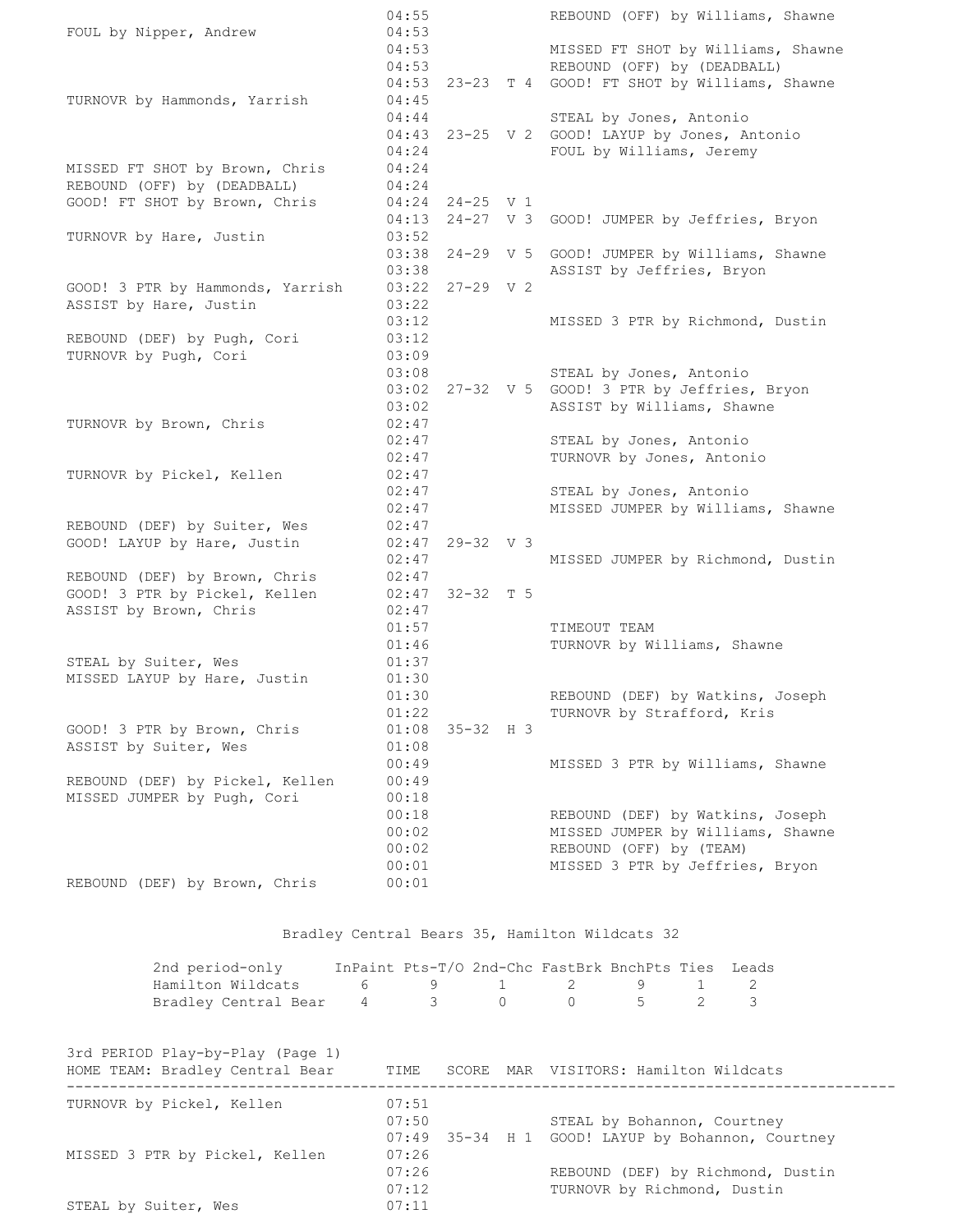GOOD! LAYUP by Pickel, Kellen 07:05 37-34 H 3 07:05 FOUL by Watkins, Joseph MISSED FT SHOT by Pickel, Kellen 07:05 07:05 REBOUND (DEF) by Williams, Jeremy 06:56 MISSED 3 PTR by Williams, Shawne 06:56 REBOUND (OFF) by Williams, Jeremy 06:53 37-36 H 1 GOOD! JUMPER by Williams, Jeremy GOOD! JUMPER by Pickel, Kellen 06:32 39-36 H 3 06:20 MISSED JUMPER by Watkins, Joseph REBOUND (DEF) by Brown, Chris 06:20 MISSED 3 PTR by Pickel, Kellen 06:03 06:03 REBOUND (DEF) by Williams, Shawne 05:53 MISSED 3 PTR by Bohannon, Courtney<br>
05:53 REBOUND (OFF) by Williams, Shawne<br>
05:47 MISSED FT SHOT by Watkins, Joseph<br>
05:47 REBOUND (OFF) by (DEADBALL)<br>
05:47 MISSED FT SHOT by Watkins, Joseph<br>
05:47 REBOUND (OFF) by REBOUND (OFF) by Williams, Shawne FOUL by Brown, Chris 05:47 MISSED FT SHOT by Watkins, Joseph 05:47 REBOUND (OFF) by (DEADBALL) 05:47 MISSED FT SHOT by Watkins, Joseph 05:47 REBOUND (OFF) by Williams, Jeremy 05:45 MISSED JUMPER by Williams, Jeremy BLOCK by Suiter, Wes 05:45 REBOUND (DEF) by Hare, Justin 05:44 05:39 FOUL by Williams, Shawne GOOD! FT SHOT by Hare, Justin 05:39 40-36 H 4 MISSED FT SHOT by Hare, Justin 05:39<br>REBOUND (OFF) by Hare Justin 05:39 REBOUND (OFF) by Hare, Justin 05:39 05:37 FOUL by Bohannon, Courtney MISSED 3 PTR by Pugh, Cori 05:13 REBOUND (OFF) by Brown, Chris 05:13 MISSED JUMPER by Brown, Chris 05:11 05:11 BLOCK by Williams, Jeremy REBOUND (OFF) by (TEAM) 05:10 GOOD! 3 PTR by Hare, Justin 04:48 43-36 H 7 ASSIST by Pickel, Kellen 194:48 04:34 MISSED JUMPER by Bohannon, Courtney REBOUND (DEF) by Hare, Justin 04:34 MISSED 3 PTR by Pickel, Kellen 04:21 04:21 REBOUND (DEF) by Williams, Shawne FOUL by Brown, Chris 04:20 04:09 MISSED 3 PTR by Richmond, Dustin<br>03:56 45-36 H 9<br>03:56 REBOUND (DEF) by Pugh, Cori 04:09 GOOD! JUMPER by Suiter, Wes 03:56 45-36 H 9 ASSIST by Pugh, Cori 03:51 TIMEOUT 30sec 03:40 TURNOVR by Williams, Jeremy STEAL by Pugh, Cori 03:39<br>
MISSED LAYUP by Pugh, Cori 03:28<br>
REBOUND (OFF) by Pugh, Cori 03:28<br>
GOOD! LAYUP by Pugh, Cori 03:26 47-36 H 11 MISSED LAYUP by Pugh, Cori 03:28 REBOUND (OFF) by Pugh, Cori 03:28 GOOD! LAYUP by Pugh, Cori 03:26 47-36 H 11 03:18 TURNOVR by Richmond, Dustin STEAL by Suiter, Wes 03:17 GOOD! LAYUP by Hare, Justin 03:12 49-36 H 13 03:12 FOUL by Jones, Antonio MISSED FT SHOT by Hare, Justin 03:12 03:12 REBOUND (DEF) by Williams, Jeremy 02:59 TIMEOUT 30sec 02:50 49-39 H 10 GOOD! 3 PTR by Jeffries, Bryon 02:50 ASSIST by Richmond, Dustin<br>02:32 51-39 H 12 GOOD! JUMPER by Hare, Justin ASSIST by Pickel, Kellen 02:28 02:21 MISSED 3 PTR by Jeffries, Bryon REBOUND (DEF) by (TEAM) 02:21 02:15 FOUL by Jeffries, Bryon TURNOVR by Hare, Justin 01:59 FOUL by Nipper, Andrew 01:53 01:53 51-40 H 11 GOOD! FT SHOT by Williams, Shawne 01:53 51-41 H 10 GOOD! FT SHOT by Williams, Shawne 01:38 FOUL by Jones, Antonio 01:33 FOUL by Williams, Jeremy GOOD! FT SHOT by Hare, Justin 01:33 52-41 H 11 GOOD! FT SHOT by Hare, Justin 01:33 53-41 H 12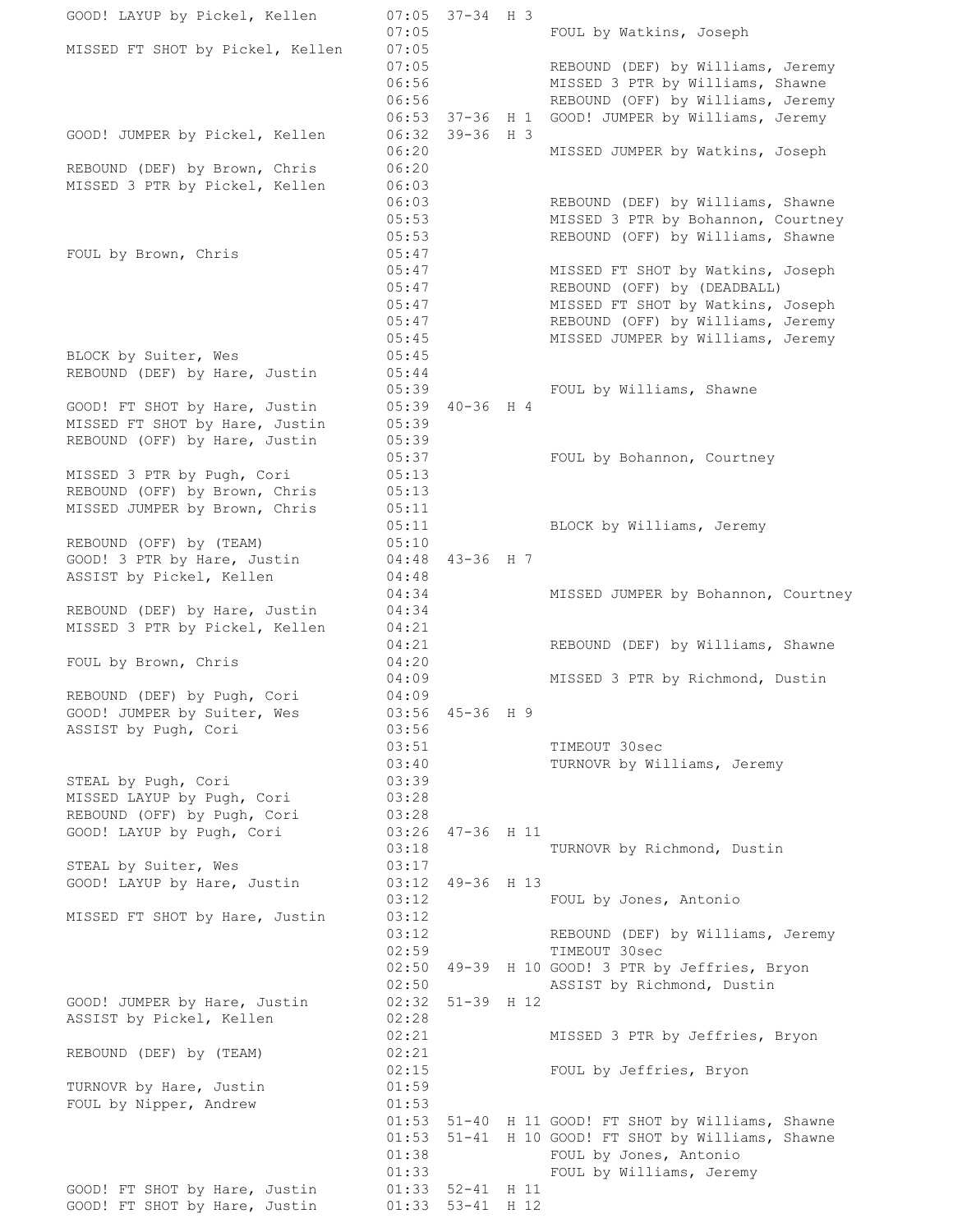| MISSED LAYUP by Pickel, Kellen<br>REBOUND (OFF) by Hammonds, Yarrish                       | 01:12<br>01:12                            |                                      |        | 01:20 53-43 H 10 GOOD! JUMPER by Richmond, Dustin                                                                                             |
|--------------------------------------------------------------------------------------------|-------------------------------------------|--------------------------------------|--------|-----------------------------------------------------------------------------------------------------------------------------------------------|
| GOOD! JUMPER by Hammonds, Yarrish                                                          | 01:00<br>01:00<br>00:45                   | $01:09$ 55-43 H 12                   |        | 55-46 H 9 GOOD! 3 PTR by Richmond, Dustin<br>ASSIST by Jeffries, Bryon<br>FOUL by Williams, Jeremy                                            |
| GOOD! FT SHOT by Pickel, Kellen<br>GOOD! FT SHOT by Pickel, Kellen<br>FOUL by Pugh, Cori   | 00:45<br>00:31                            | 00:45 56-46 H 10<br>57-46 H 11       |        |                                                                                                                                               |
|                                                                                            |                                           |                                      |        | 00:31 57-47 H 10 GOOD! FT SHOT by Williams, Shawne<br>00:31 57-48 H 9 GOOD! FT SHOT by Williams, Shawne                                       |
| GOOD! LAYUP by Pugh, Cori<br>ASSIST by Pickel, Kellen                                      | 00:02                                     | $00:02$ 59-48 H 11                   |        |                                                                                                                                               |
|                                                                                            |                                           |                                      |        | Bradley Central Bears 59, Hamilton Wildcats 48                                                                                                |
| 3rd period-only<br>Hamilton Wildcats<br>$4\overline{ }$<br>Bradley Central Bear<br>14      | 4<br>6                                    |                                      | 2<br>7 | InPaint Pts-T/O 2nd-Chc FastBrk BnchPts Ties Leads<br>$\circ$<br>3<br>0<br>0<br>$\overline{2}$<br>$\mathbf{0}$<br>0<br>$\circ$                |
| 4th PERIOD Play-by-Play (Page 1)<br>HOME TEAM: Bradley Central Bear                        | TIME                                      |                                      |        | SCORE MAR VISITORS: Hamilton Wildcats                                                                                                         |
|                                                                                            | 07:57<br>07:25                            |                                      |        | 07:57 59-51 H 8 GOOD! 3 PTR by Richmond, Dustin<br>ASSIST by Williams, Shawne                                                                 |
| TURNOVR by Suiter, Wes<br>FOUL by Suiter, Wes                                              | 07:25<br>07:25                            |                                      |        | STEAL by Williams, Shawne                                                                                                                     |
| FOUL TECHNCL by Suiter, Wes<br>FOUL by Suiter, Wes                                         | 07:25<br>07:25                            |                                      |        |                                                                                                                                               |
| REBOUND (DEF) by Nipper, Andrew                                                            | 07:25<br>07:25<br>07:20<br>07:20          |                                      |        | 59-52 H 7 GOOD! FT SHOT by Williams, Shawne<br>59-53 H 6 GOOD! FT SHOT by Williams, Shawne<br>MISSED 3 PTR by Williams, Shawne                |
| GOOD! FT SHOT by Hare, Justin                                                              | 07:01                                     | $07:01$ 60-53 H 7                    |        | FOUL by Watkins, Joseph                                                                                                                       |
| MISSED FT SHOT by Hare, Justin                                                             | 07:01<br>07:01<br>06:49<br>06:49          |                                      |        | REBOUND (DEF) by Williams, Shawne<br>MISSED 3 PTR by Richmond, Dustin<br>REBOUND (OFF) by Williams, Shawne                                    |
| MISSED JUMPER by Nipper, Andrew                                                            | 06:46<br>06:25<br>06:25                   |                                      |        | 60-55 H 5 GOOD! JUMPER by Williams, Shawne<br>REBOUND (DEF) by Jeffries, Bryon                                                                |
| FOUL by Brown, Chris                                                                       | 06:24<br>06:15                            |                                      |        | 60-57 H 3 GOOD! JUMPER by Williams, Shawne                                                                                                    |
| TURNOVR by Pickel, Kellen                                                                  | 06:15<br>06:15                            |                                      |        | STEAL by Williams, Shawne                                                                                                                     |
| FOUL by Hare, Justin<br>TIMEOUT TEAM                                                       | 06:15<br>06:15                            |                                      |        |                                                                                                                                               |
| REBOUND (DEF) by Brown, Chris                                                              | 06:23<br>06:23<br>05:52<br>05:52<br>05:52 |                                      |        | MISSED FT SHOT by Williams, Shawne<br>MISSED FT SHOT by Williams, Shawne<br>REBOUND (OFF) by (DEADBALL)<br>MISSED FT SHOT by Williams, Shawne |
| REBOUND (DEF) by Pickel, Kellen                                                            | 05:52<br>05:49                            |                                      |        | FOUL by Bohannon, Courtney                                                                                                                    |
| GOOD! FT SHOT by Pugh, Cori<br>GOOD! FT SHOT by Pugh, Cori                                 | 05:37                                     | $05:49$ 61-57 H 4<br>05:49 62-57 H 5 |        | MISSED JUMPER by Watkins, Joseph                                                                                                              |
| REBOUND (DEF) by Pickel, Kellen<br>GOOD! LAYUP by Hare, Justin<br>ASSIST by Pickel, Kellen | 05:37<br>05:31<br>05:31                   | 64-57 H 7                            |        |                                                                                                                                               |
| GOOD! FT SHOT by Hare, Justin                                                              | 05:31<br>05:19<br>04:50                   | 05:31 65-57 H 8                      |        | FOUL by Jeffries, Bryon<br>65-59 H 6 GOOD! JUMPER by Jeffries, Bryon<br>FOUL by Williams, Shawne                                              |
| FOUL TECHNCL by the bench                                                                  | 04:50<br>04:50                            |                                      |        | FOUL TECHNCL by the bench                                                                                                                     |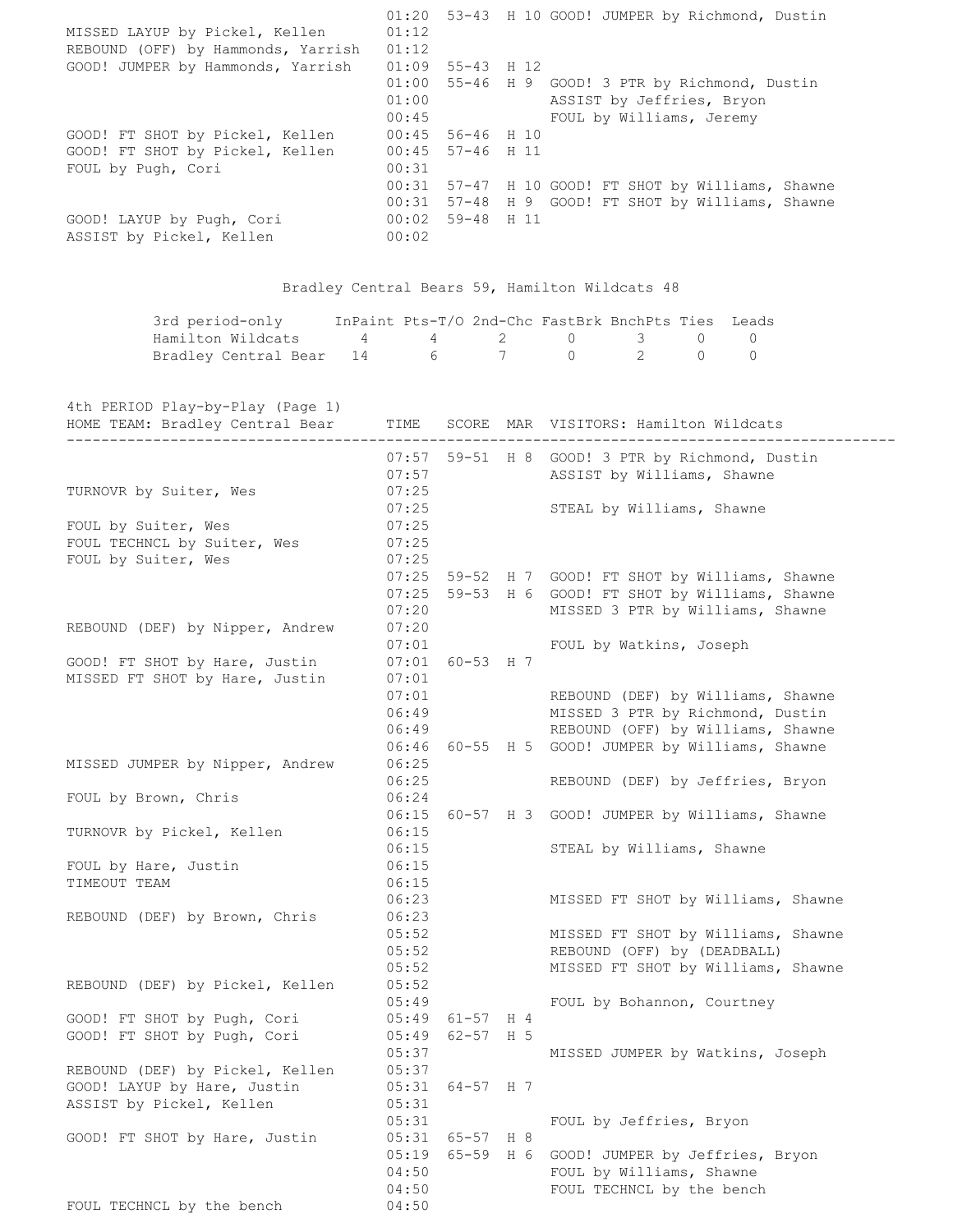MISSED FT SHOT by Pugh, Cori 04:50 REBOUND (OFF) by (DEADBALL) 04:50<br>GOOD! FT SHOT by Pugh, Cori 04:50 GOOD! FT SHOT by Pugh, Cori 04:50 66-59 H 7 MISSED FT SHOT by Hare, Justin 04:50 REBOUND (OFF) by (DEADBALL) 04:50 GOOD! FT SHOT by Hare, Justin 04:50 67-59 H 8 GOOD! FT SHOT by Hare, Justin 04:50 68-59 H 9 GOOD! FT SHOT by Hare, Justin 04:50 69-59 H 10 04:47 FOUL by Bohannon, Courtney GOOD! FT SHOT by Hare, Justin 04:47 70-59 H 11 MISSED FT SHOT by Hare, Justin 04:47 REBOUND (OFF) by (DEADBALL) 04:47 GOOD! LAYUP by Pugh, Cori 04:45 72-59 H 13 GOOD! LAYUP by Pugh, Cori 04:45 72-59 H 13<br>ASSIST by Pickel, Kellen 04:45 04:32 MISSED 3 PTR by Jeffries, Bryon<br>04:32<br>0.1. REBOUND (DEF) by Suiter, Wes MISSED JUMPER by Pugh, Cori 04:07 04:07 REBOUND (DEF) by Watkins, Joseph 04:00 MISSED 3 PTR by Richmond, Dustin REBOUND (DEF) by Suiter, Wes 04:00 FOUL by Williams, Shawne 03:52 TIMEOUT TEAM GOOD! FT SHOT by Hare, Justin 03:52 73-59 H 14 GOOD! FT SHOT by Hare, Justin 03:52 74-59 H 15 03:39 MISSED JUMPER by Jeffries, Bryon REBOUND (DEF) by Pickel, Kellen 03:39 MISSED JUMPER by Hare, Justin 03:34 03:34 BLOCK by Richmond, Dustin REBOUND (OFF) by (TEAM) 03:34 MISSED JUMPER by Brown, Chris 03:19 03:19 BLOCK by Williams, Shawne REBOUND (OFF) by (TEAM) 03:17 03:10 FOUL by Jones, Antonio GOOD! FT SHOT by Hare, Justin 03:10 75-59 H 16 GOOD! FT SHOT by Hare, Justin 03:10 76-59 H 17 FOUL by Hare, Justin 02:59 02:59<br>02:59 76-60 H 16 GOOD! FT SHOT by Richmond, Dustin 02:59 76-61 H 15 GOOD! FT SHOT by Richmond, Dustin 02:56 FOUL by Richmond, Dustin GOOD! FT SHOT by Pickel, Kellen 02:56 77-61 H 16 GOOD! FT SHOT by Pickel, Kellen 02:56 78-61 H 17 02:46 MISSED 3 PTR by Jeffries, Bryon REBOUND (DEF) by Suiter, Wes 02:46 TIMEOUT 30sec 02:40 GOOD! LAYUP by Hare, Justin 02:27 80-61 H 19 02:17 80-63 H 17 GOOD! LAYUP by Richmond, Dustin TURNOVR by Pickel, Kellen 02:09 02:08 STEAL by Richmond, Dustin FOUL by Pugh, Cori 02:07 02:07 80-64 H 16 GOOD! FT SHOT by Richmond, Dustin 02:07 80-65 H 15 GOOD! FT SHOT by Richmond, Dustin MISSED JUMPER by Brown, Chris 02:03 REBOUND (OFF) by Brown, Chris 02:03 GOOD! JUMPER by Brown, Chris 02:01 82-65 H 17<br>01:54 TURNOVR by Richmond, Dustin STEAL by Pickel, Kellen 01:54 GOOD! LAYUP by Pickel, Kellen 01:50 84-65 H 19 01:48 TIMEOUT TEAM 01:35 84-67 H 17 GOOD! LAYUP by Williams, Shawne 01:35 ASSIST by Richmond, Dustin MISSED LAYUP by Hare, Justin 01:13 01:13 REBOUND (DEF) by Williams, Jeremy 01:07 MISSED 3 PTR by Williams, Shawne 01:07 REBOUND (OFF) by Jeffries, Bryon 01:02 MISSED 3 PTR by Richmond, Dustin REBOUND (DEF) by Pickel, Kellen 01:02 00:45 FOUL by Jones, Antonio GOOD! FT SHOT by Pickel, Kellen 00:45 85-67 H 18 GOOD! FT SHOT by Pickel, Kellen 00:45 86-67 H 19 00:39 MISSED 3 PTR by Williams, Shawne REBOUND (DEF) by (TEAM) 00:39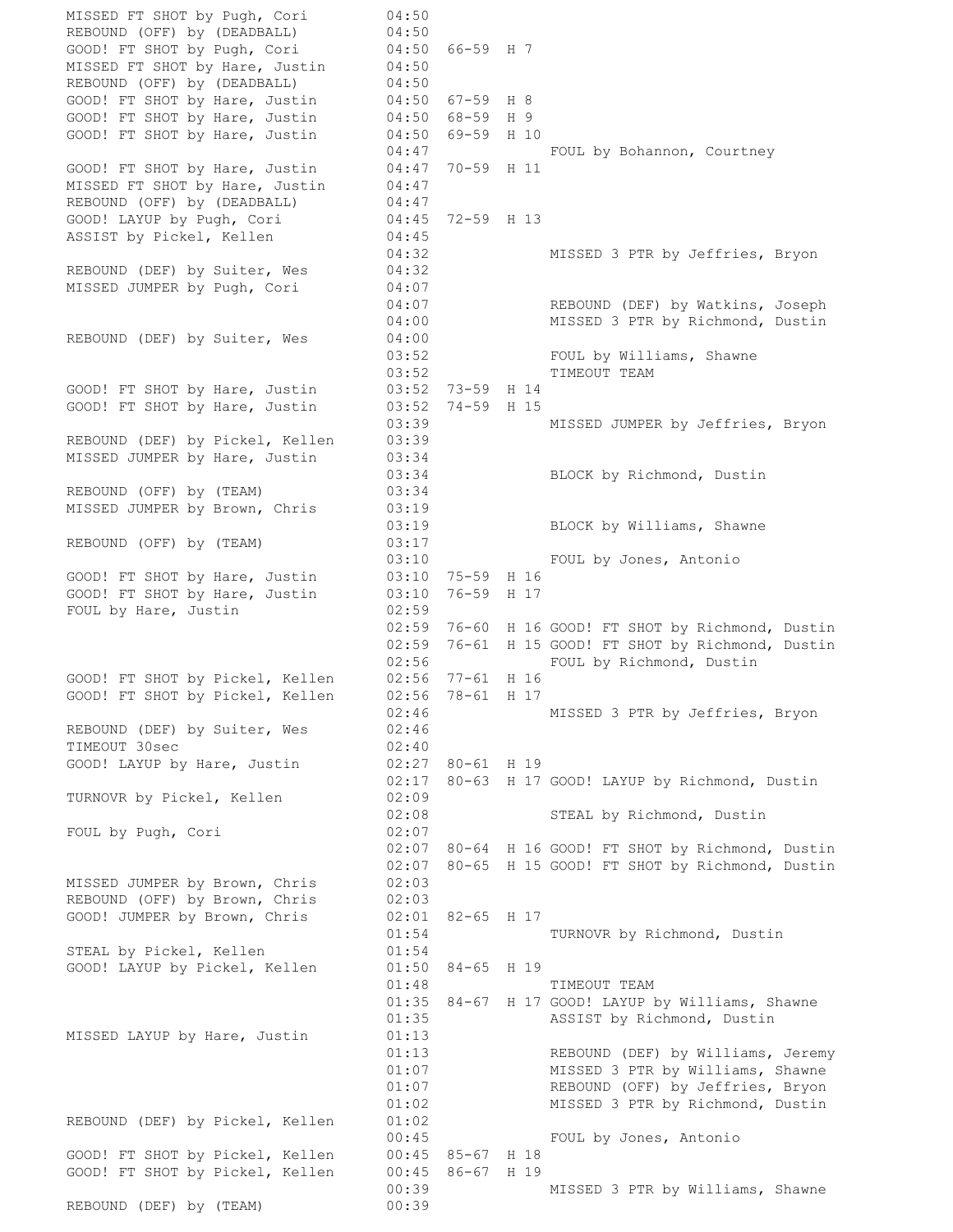00:33 FOUL by Jeffries, Bryon GOOD! FT SHOT by Pugh, Cori 00:33 87-67 H 20 MISSED FT SHOT by Pugh, Cori 00:33 00:33 REBOUND (DEF) by Williams, Jeremy 00:27 MISSED 3 PTR by Jeffries, Bryon 00:27 REBOUND (OFF) by (TEAM) 00:22 87-69 H 18 GOOD! JUMPER by Richmond, Dustin 00:17 FOUL by Richmond, Dustin MISSED FT SHOT by Pugh, Cori 00:17 REBOUND (OFF) by (DEADBALL) 00:17 GOOD! FT SHOT by Pugh, Cori 00:17 88-69 H 19 00:12 MISSED 3 PTR by Richmond, Dustin 00:12 REBOUND (OFF) by Jeffries, Bryon 00:08 MISSED JUMPER by Jeffries, Bryon 00:08 REBOUND (OFF) by Jeffries, Bryon 00:08 REBOUND (OFF) by Jeffries, Bryon<br>00:06 88-71 H 17 GOOD! JUMPER by Jeffries, Bryon

## Bradley Central Bears 88, Hamilton Wildcats 71

| 4th period-only                     |  | InPaint Pts-T/O 2nd-Chc FastBrk BnchPts Ties Leads |  |  |
|-------------------------------------|--|----------------------------------------------------|--|--|
| Hamilton Wildcats 6 4 6 0 4 0 0     |  |                                                    |  |  |
| Bradley Central Bear 10 2 4 2 0 0 0 |  |                                                    |  |  |